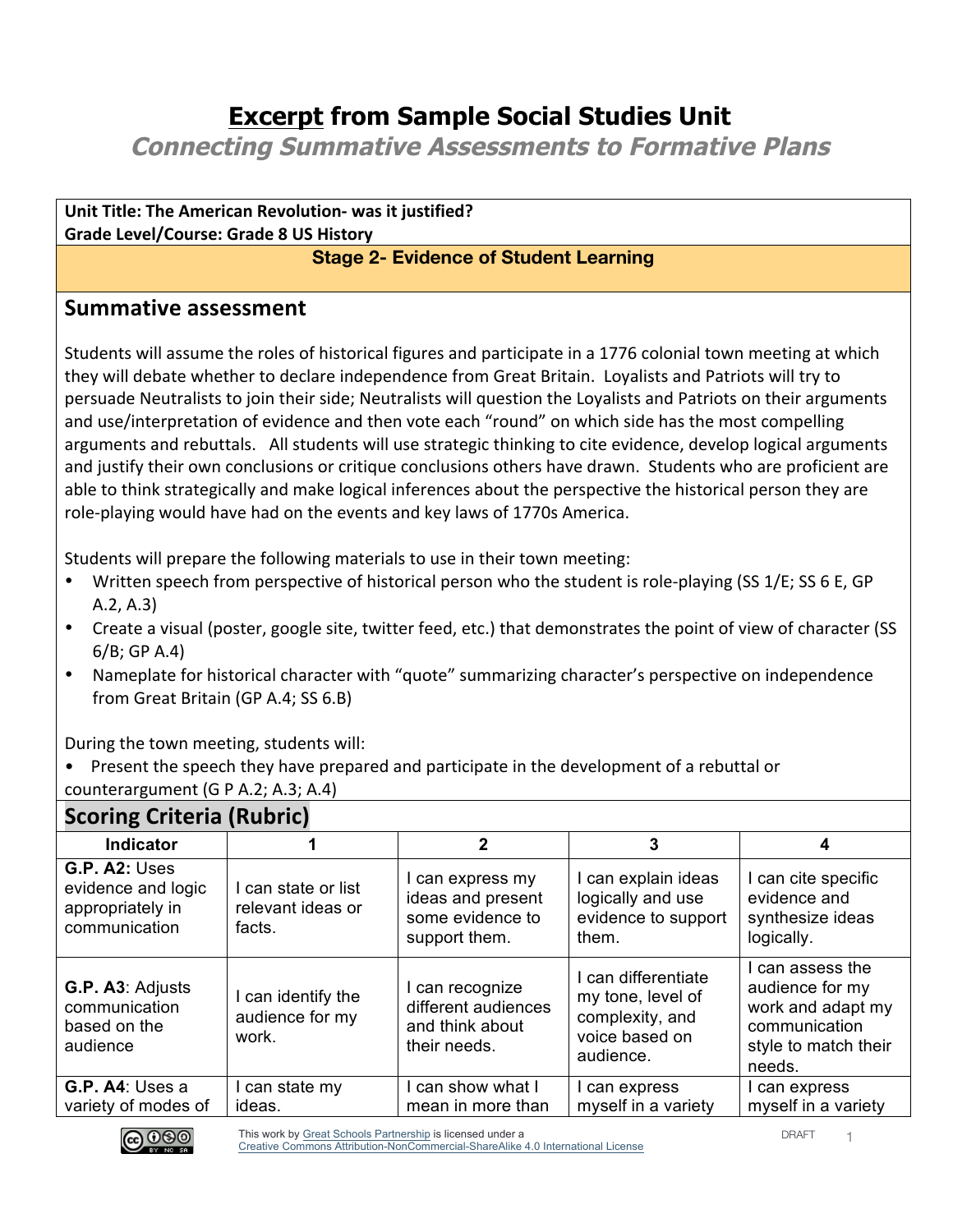| expression                                                                                                                                                                                                                                                                                                                                                                                                             |                                                                                                                                      | one way                                                                                                                      | of ways                                                                                                                                                                                                              | of sophisticated or<br>subtle ways                                                                                                                                           |
|------------------------------------------------------------------------------------------------------------------------------------------------------------------------------------------------------------------------------------------------------------------------------------------------------------------------------------------------------------------------------------------------------------------------|--------------------------------------------------------------------------------------------------------------------------------------|------------------------------------------------------------------------------------------------------------------------------|----------------------------------------------------------------------------------------------------------------------------------------------------------------------------------------------------------------------|------------------------------------------------------------------------------------------------------------------------------------------------------------------------------|
| S. S. Standard 1/E:<br>Develop and<br>present arguments<br>both orally and in<br>writing, in which<br>claims are<br>introduced and<br>distinguished from<br>alternate or<br>opposing claims<br>and main claims are<br>supported with<br>logical reasoning,<br>relevant data, and<br>evidence using<br>credible sources<br>and a concluding<br>statement that<br>follows from and<br>supports the<br>argument presented | I can tell the<br>difference between<br>a fact and an<br>argument and find<br>evidence that<br>supports an<br>argument.              | I can construct an<br>argument with<br>supporting details<br>and identify<br>possible counter-<br>arguments.                 | I can develop and<br>present arguments<br>orally and in writing,<br>support them with<br>specific evidence,<br>draw logical<br>conclusions from<br>the evidence, and<br>refute opposing<br>claims to my<br>argument. | I can argue a<br>position orally and<br>in writing by select<br>the most<br>convincing, credible<br>evidence to support<br>it, while discrediting<br>opposing<br>viewpoints. |
| S.S.Standard 6 B:<br>Use evidence to<br>analyze<br>interpretations of<br>historical events<br>based on different<br>perspectives                                                                                                                                                                                                                                                                                       | I understand that an<br>historical event<br>might be interpreted<br>differently based on<br>a person's point of<br>view at the time. | I can contrast<br>different points of<br>view of an historical<br>event, citing general<br>evidence to support<br>my point.  | I can compare and<br>contrast<br>interpretations of<br>historical events<br>from different points<br>of view, using<br>specific evidence to<br>support my point.                                                     | I can critique<br>different points of<br>view regarding an<br>historical event,<br>using specific,<br>convincing<br>evidence to support<br>my point.                         |
| <b>Standard 6 D:</b><br>Analyze the factors<br>that influenced the<br>perspectives of<br>people in history<br>and led them to<br>interpret the same<br>events differently                                                                                                                                                                                                                                              | I can identify factors<br>that influenced<br>people's points of<br>view about<br>historical events.                                  | I can compare and<br>contrast different<br>factors that<br>influenced people's<br>points of view about<br>historical events. | I can analyze how<br>people's<br>experiences,<br>background, and<br>perspectives lead<br>them to interpret<br>events differently.                                                                                    | I can determine the<br>relative importance<br>of various factors in<br>influencing people's<br>points of view aobut<br>historical events.                                    |

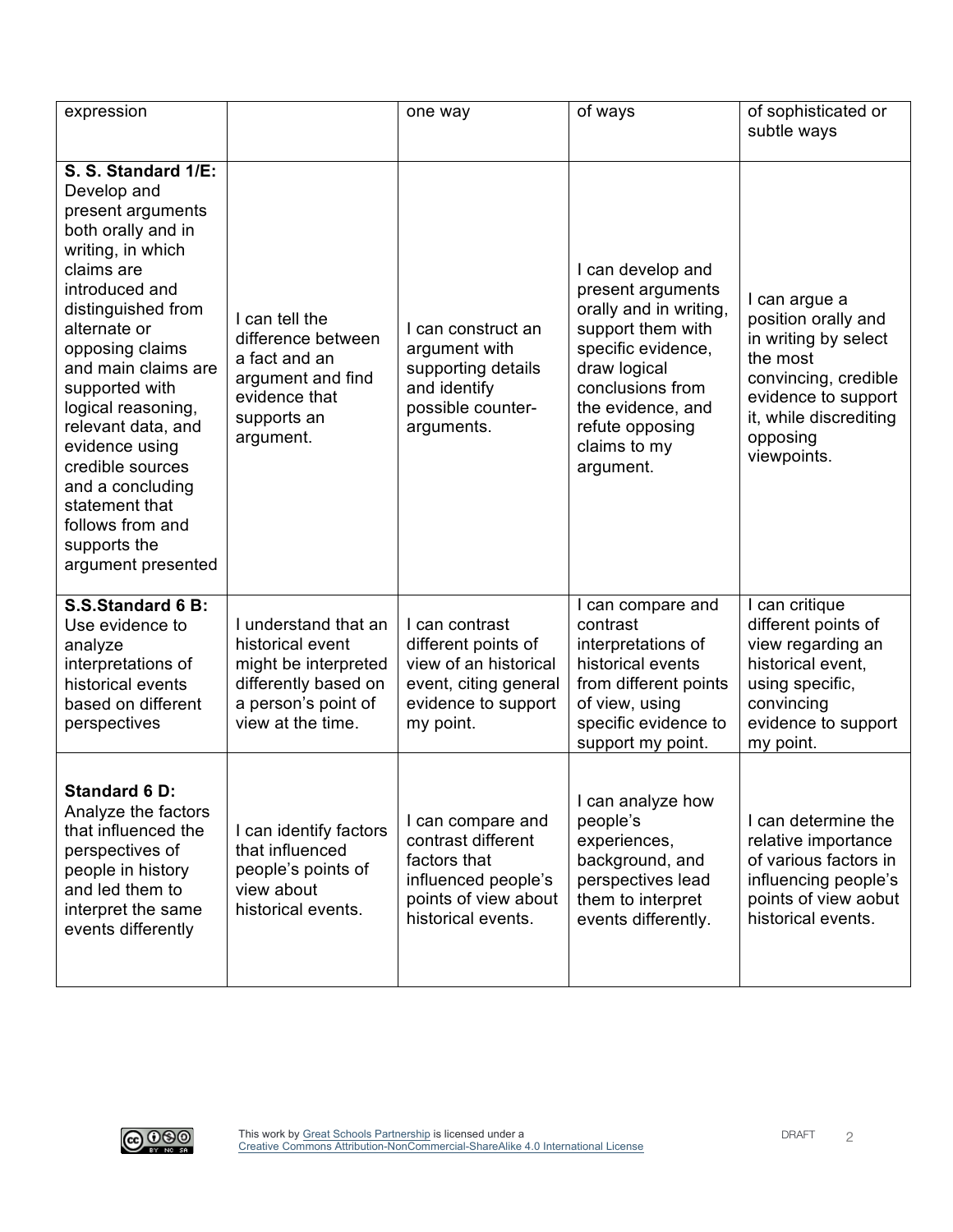| <b>Indicator</b>                                                                                                                                                                                                                                                                                                                                                                         | Can                                                                                                                                                                                                                                                                                                                                                                | <b>Need to Know</b>                                                                                                                                                                                                                                                        |  |
|------------------------------------------------------------------------------------------------------------------------------------------------------------------------------------------------------------------------------------------------------------------------------------------------------------------------------------------------------------------------------------------|--------------------------------------------------------------------------------------------------------------------------------------------------------------------------------------------------------------------------------------------------------------------------------------------------------------------------------------------------------------------|----------------------------------------------------------------------------------------------------------------------------------------------------------------------------------------------------------------------------------------------------------------------------|--|
| G.P. A2: Uses evidence and<br>logic appropriately in<br>communication                                                                                                                                                                                                                                                                                                                    | I can use evidence<br>$\bullet$<br>(examples, details, data,<br>etc.) to support my ideas<br>I can present my ideas<br>logically                                                                                                                                                                                                                                   | Tools of writing organization<br>$\bullet$<br>(main ideas, supporting<br>details, conclusions, etc.)<br>Strategies to see if info is<br>$\bullet$<br>credible/reliable<br>Research skills (finding,<br>$\bullet$<br>verifying and citing sources;<br>skimming, etc.)       |  |
| G.P. A3: Adjusts communication<br>based on the audience                                                                                                                                                                                                                                                                                                                                  | I can identify who my<br>$\bullet$<br>audience is<br>I can adjust my tone, level<br>$\bullet$<br>of complexity, and voice to<br>match the needs of my<br>audience                                                                                                                                                                                                  | Vocabulary: tone, voice,<br>٠<br>audience<br>Oral presentation skills<br>$\bullet$<br>Tools of writing organization<br>$\bullet$                                                                                                                                           |  |
| G.P. A4: Uses a variety of modes<br>of expression                                                                                                                                                                                                                                                                                                                                        | I can express myself in a<br>$\bullet$<br>variety of ways                                                                                                                                                                                                                                                                                                          | Graphic organizers or non-<br>$\bullet$<br>lingual representations of<br>ideas<br>Proficiency with charts,<br>$\bullet$<br>graphs, and other means of<br>data presentation<br>Re-phrasing<br>Synonyms, figurative<br>expressions                                           |  |
| S. S. Standard 1/E: Develop and<br>present arguments both orally<br>and in writing, in which claims are<br>introduced and distinguished<br>from alternate or opposing claims<br>and main claims are supported<br>with logical reasoning, relevant<br>data, and evidence using credible<br>sources and a concluding<br>statement that follows from and<br>supports the argument presented | I can develop and present<br>$\bullet$<br>oral and written arguments<br>I can introduce claims or<br>points of argument and<br>support them with data,<br>logical reasoning, and<br>evidence<br>I can identify opposing<br>$\bullet$<br>claims to my argument and<br>counter them<br>I can prepare concluding<br>statements to support a<br>more detailed argument | Tools of writing organization<br>$\bullet$<br>Persuasive techniques<br>$\bullet$<br>Public speaking skills and<br>٠<br>strategies<br>Research skills including<br>$\bullet$<br>ways of determining if<br>information sources are<br>credible<br>Data analysis<br>$\bullet$ |  |
| S.S.Standard 6 B: Analyze<br>interpretations of historical events<br>that are based on different<br>perspectives and evidence                                                                                                                                                                                                                                                            | I can analyze how various<br>$\bullet$<br>perspectives on historical<br>events lead to different<br>interpretations of those<br>events                                                                                                                                                                                                                             | Primary vs. secondary<br>$\bullet$<br>source materials<br>Fact vs. opinion<br>٠<br>Compare and contrast<br>٠<br>Tools to determine credibility<br>٠<br>of sources                                                                                                          |  |
| Standard 6 D: Analyze the<br>factors that influenced the<br>perspectives of people in history<br>and led them to interpret the<br>same events differently                                                                                                                                                                                                                                | I can understand how<br>$\bullet$<br>people's experiences,<br>background, and<br>perspectives lead them to<br>interpret events differently                                                                                                                                                                                                                         | Primary vs. secondary<br>$\bullet$<br>source materials<br>Fact vs. opinion<br>Compare and contrast<br>$\bullet$                                                                                                                                                            |  |

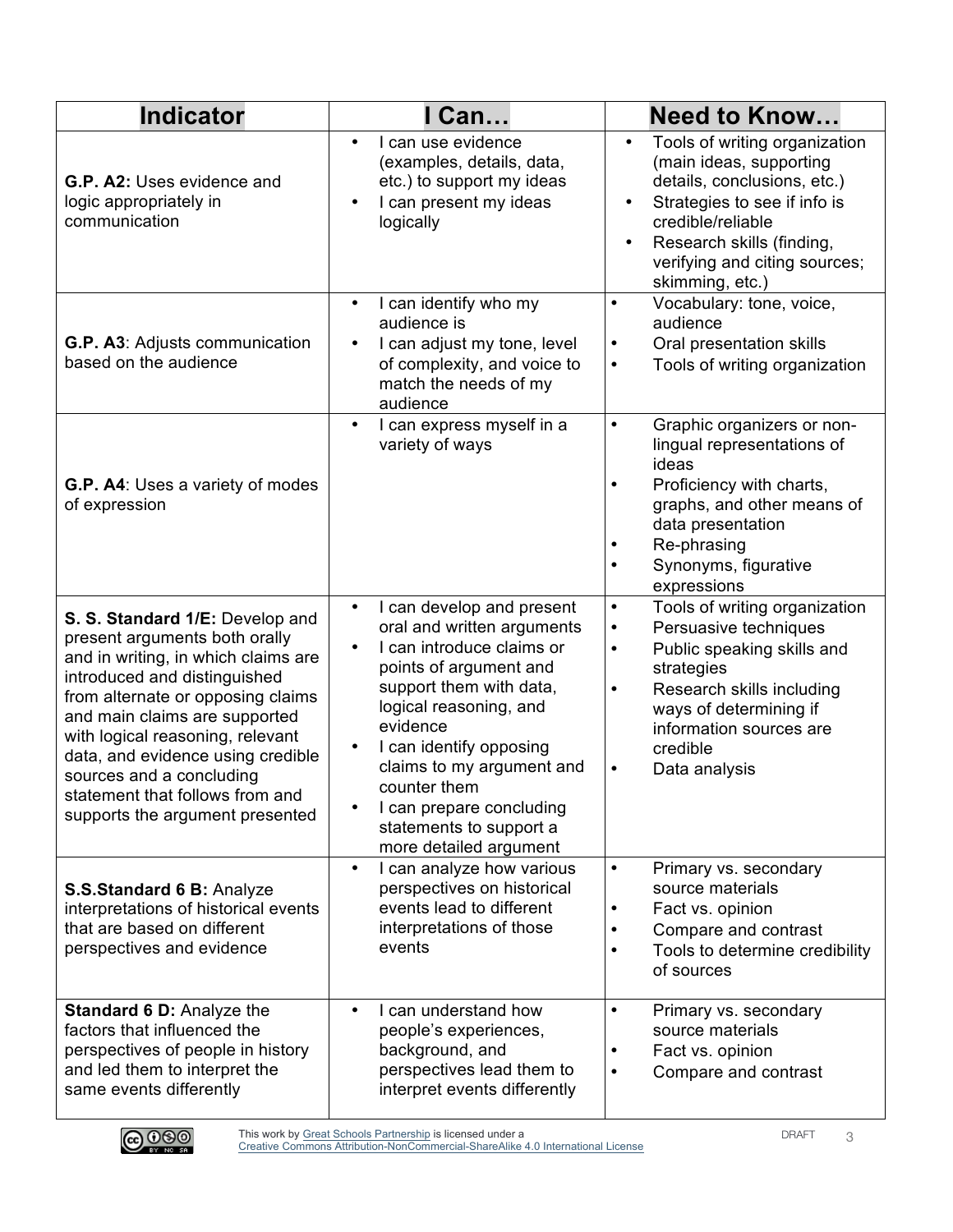|                                                                                                                                                        | <b>Stage 3- Instructional Design</b>                                                                                                                                                                                                                                                                                                          |                                                                                                                                                                                                                                 |
|--------------------------------------------------------------------------------------------------------------------------------------------------------|-----------------------------------------------------------------------------------------------------------------------------------------------------------------------------------------------------------------------------------------------------------------------------------------------------------------------------------------------|---------------------------------------------------------------------------------------------------------------------------------------------------------------------------------------------------------------------------------|
| <b>Daily Learning Target</b>                                                                                                                           | <b>Formative Assessment</b>                                                                                                                                                                                                                                                                                                                   | <b>Learning Experience(s)</b>                                                                                                                                                                                                   |
| I can explain the reasons for the<br>settlement of various English<br>colonies<br>$(2 \text{ days})$                                                   | • Presentation checklist:<br>1) "headline statement"<br>2) examples to support headline,<br>3) explanation of important<br>dates/events in colony<br>4) students define terms, use<br>clear voice, maintain eye contact<br>• Complete Venn diagram with<br>partner comparing two colonies<br>(done beginning of class after<br>presentations) | Day 1: Each small group<br>researches using textbook, and<br>supplied internet resources the<br>settlement of one colony.<br>Prepares short presentation<br>Day 2: Presentations. Students<br>complete matrix graphic organizer |
| I can define mercantilism and<br>describe how it could be viewed<br>as a benefit to colonists and as a<br>cost to colonists<br>$(1$ day)               | • Role play cards (farmer,<br>shipbuilder, ship owner,<br>merchant, etc.)                                                                                                                                                                                                                                                                     | In class reading & note-taking<br>using note-taking template                                                                                                                                                                    |
| I can analyze the causes and<br>consequences of laws and events<br>in the 1770's and infer different<br>viewpoints<br>$(3 \text{ days})$               | Each day: 1) take one event from<br>the chart, and do mini-debate<br>with whole class.<br>2) Pair groups and have them pick<br>another event to debate by<br>dividing group into 2 patriots, 2<br>loyalists and 2 neutralists.                                                                                                                | Using textbook and in groups of 3,<br>students complete action-reaction<br>chart defining events and<br>inferring perspective of loyalist &<br>patriot on each event/law                                                        |
| I can compare & contrast the<br>political cartoon of the Boston<br><b>Massacre with eyewitness</b><br>accounts of the event (2 days)                   |                                                                                                                                                                                                                                                                                                                                               |                                                                                                                                                                                                                                 |
| I can correctly apply the terms<br>"radical," "moderate"<br>"conservative" to make a<br>generalization about a person's<br>political viewpoint (1 day) |                                                                                                                                                                                                                                                                                                                                               |                                                                                                                                                                                                                                 |
| I understand the factual<br>information I have about my<br>character and I can infer their<br>answer to the unit's essential<br>question (1 day)       | Create nameplate for character<br>with "quote" summarizing his/her<br>point of view about separation<br>from England                                                                                                                                                                                                                          | Introduce your character to class<br>Students in patriot, loyalist and<br>neutralist groups- what event or<br>issue would each person on your<br>team be most concerned with,<br>create chart                                   |